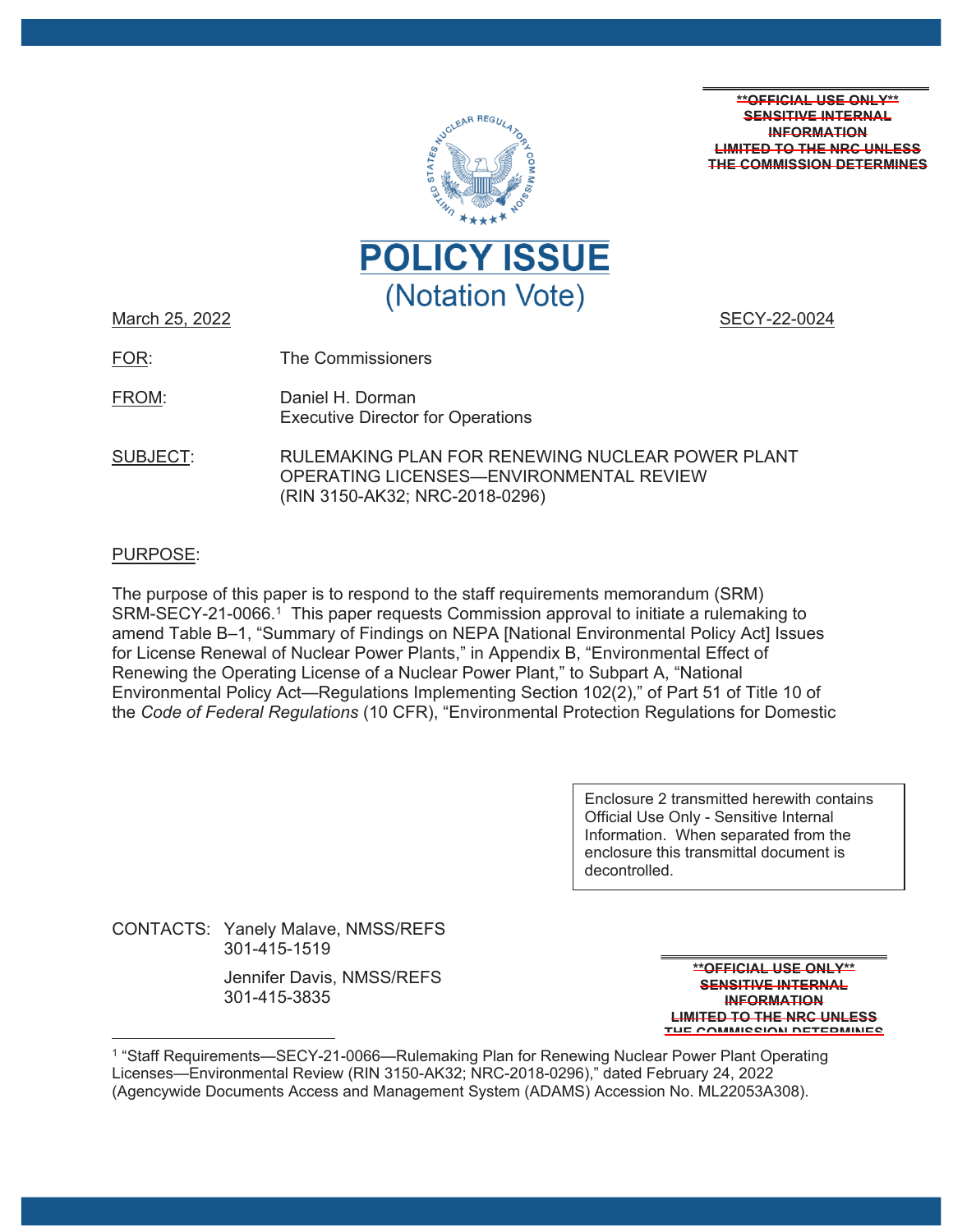Licensing and Related Regulatory Functions." NUREG-1437, Revision 1, "Generic Environmental Impact Statement for License Renewal of Nuclear Plants," issued June 2013 (LR GEIS), provides the technical and regulatory bases for Table B–1. Consequently, this paper also requests approval to update the LR GEIS. The updates to the LR GEIS and Table B–1 would fully account for one term of subsequent license renewal (SLR) by conducting a thorough evaluation of the environmental impacts of SLR in the LR GEIS. The proposed rulemaking would align with the Commission's Order, CLI-22-03, and recent decisions in *Turkey Point*, CLI-22-02, and *Peach Bottom*, CLI-22-04, regarding the agency's NEPA analysis of SLR applications. Additionally, the proposed rulemaking would remove the word "initial" from 10 CFR 51.53(c)(3) and update associated guidance accordingly to reflect the changes to 10 CFR Part 51 and the update to the LR GEIS.

## SUMMARY:

As directed in SRM-SECY-21-0066, this proposed rule would remove the word "initial" from 10 CFR 51.53(c)(3) and revise the LR GEIS, Table B–1, and associated guidance to apply to one 20-year term of SLR.

## BACKGROUND:

The primary purpose for the LR GEIS is to identify all NEPA issues for license renewal and evaluate those environmental impacts considered to be generic to all nuclear power plants, or a subset of plants. The LR GEIS also identifies issues that need to be addressed in site-specific environmental reviews for nuclear power plant license renewals. The U.S. Nuclear Regulatory Commission (NRC) documents these reviews in supplemental environmental impact statements to the LR GEIS.

The NEPA issues evaluated in the LR GEIS and listed in Table B–1 are characterized as either Category 1 or Category 2. Category 1 issues are considered generic, as the impacts have been found to be essentially the same or similar at all, or a subset of, nuclear plants. Category 1 issues are not re-evaluated in nuclear power plant site-specific environmental reviews absent new and significant information. Category 2 issues are required to be addressed in each nuclear power plant site-specific environmental review. The findings in the LR GEIS on NEPA issues for license renewal of nuclear power plants are summarized in Table B–1.

Additionally, to support the staff's environmental review, license renewal applicants must prepare an environmental report under 10 CFR 51.53(c). That section directs applicants for "initial" license renewals to analyze Category 2 issues and rely on Table B–1 and the LR GEIS for Category 1 issues. The staff uses the information in that environmental report to analyze Category 2 issues in the site-specific supplement to the LR GEIS.

The LR GEIS and Table B–1 have generally been effective in focusing license renewal environmental reviews on important site-specific issues and concerns at each nuclear power plant site, thus increasing the overall efficiency of the NRC's environmental review.

In adjudicatory decisions, the Commission determined that the analysis in the LR GEIS did not address subsequent license renewals. Thus, in SRM-SECY-21-0066, which accompanied the recent decisions, the Commission directed the staff to provide a rulemaking plan that would update the LR GEIS and Table B–1 to include a thorough evaluation of the environmental impacts of renewing the operating license of a nuclear power plant for SLR. In revising the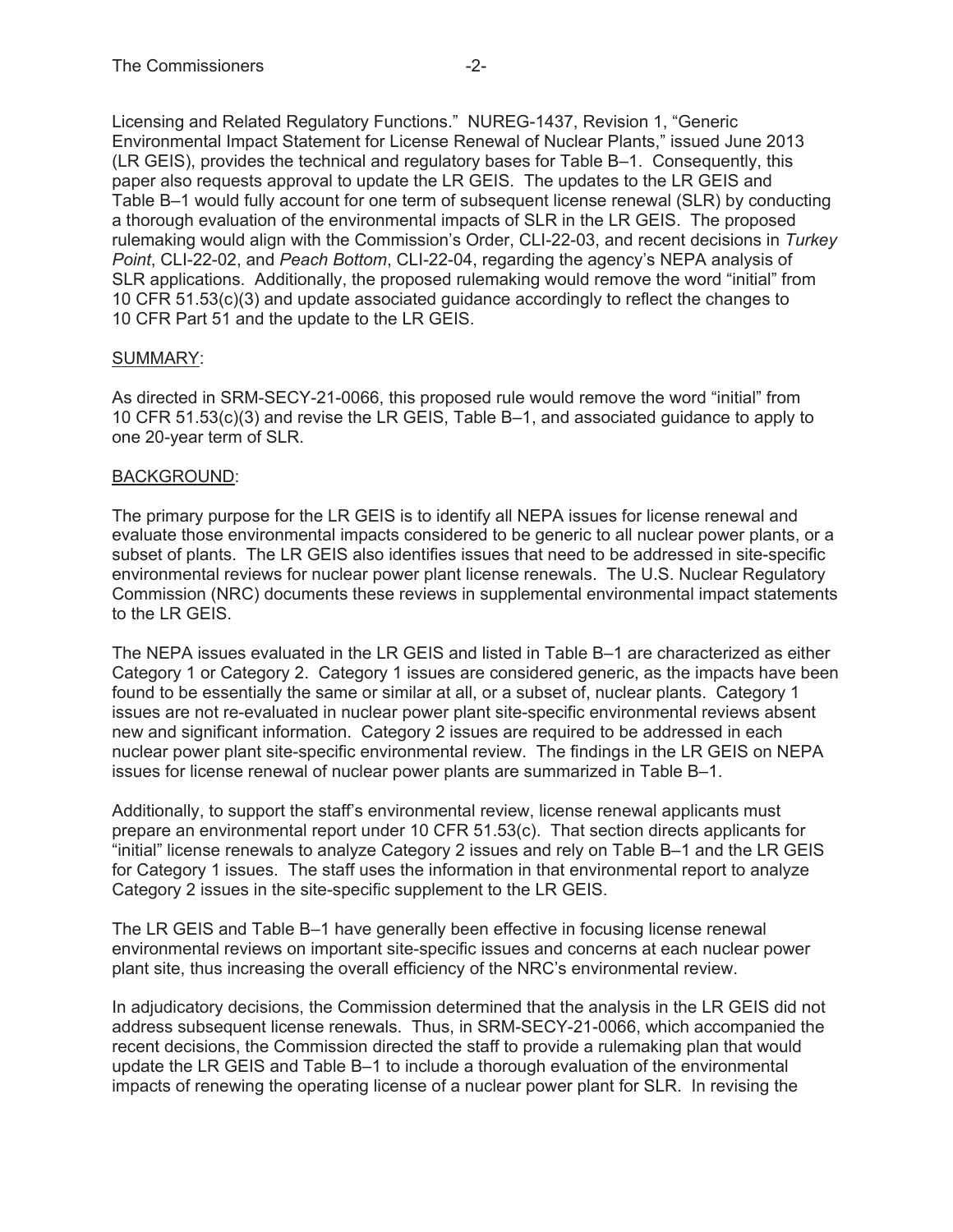LR GEIS, the NRC staff also would consider the need to modify, add to, consolidate, or delete any of the environmental issues evaluated in the LR GEIS.

The introduction to Appendix B to Subpart A of 10 CFR Part 51 states that, on a 10-year cycle, the Commission intends to review the material in Appendix B, including Table B–1, and update it, if necessary (61 FR 28467; June 5, 1996). Therefore, NRC began the latest review in April 2020, approximately 7 years after the completion of the previous revision cycle in June 2013. Subsequently, the NRC published in the *Federal Register* on August 4, 2020 (85 FR 47252), a scoping notice that indicated the results of the NRC staff's review and invited public comments and proposals for updating other areas of the LR GEIS. Enclosure 1 to this report summarizes the significant comments and proposals received during the public scoping period. All LR GEIS and associated Table B–1 NEPA issues discussed within this rulemaking plan were included in the completed environmental scoping effort, including updating the LR GEIS to address SLR. As a result, the NRC staff is confident that the completed environmental scoping effort supports the scope for this revised rulemaking plan as directed by the Commission in SRM-SECY-21-0066, and, therefore, the staff does not intend to conduct an additional scoping process. Members of the public; local, State, Tribal, and Federal government agencies; and other stakeholders will have the opportunity to provide comments on the proposed rule, draft LR GEIS, and associated draft guidance. The NRC staff plans to hold a series of public meetings for the purposes of public outreach and to receive comments.

If the Commission directs a new scoping process, the schedule for the LR GEIS update and rulemaking would be extended by several months (4-6 months, depending on length of the scoping period) to accommodate the additional activity.

The following sections present the staff's proposed rulemaking plan.

## DISCUSSION:

Title

Renewing Nuclear Power Plant Operating Licenses—Environmental Review

#### **Regulation**

This rulemaking would update the 10 CFR Part 51 environmental protection regulations specific to nuclear power plant license renewal in Appendix B to Subpart A and 10 CFR 51.53(c), and provide necessary underlying updates to the LR GEIS in technical support of the rule.

#### Regulatory Issue

The LR GEIS provides the technical and regulatory bases for the summary of findings on NEPA issues in Table B–1 in Appendix B to Subpart A of 10 CFR Part 51. In several recent adjudicatory orders, the Commission held that the LR GEIS only addressed the impacts of initial license renewal periods. In SRM-SECY-21-0066, which was issued at the same time as these orders, the Commission directed the staff to provide a rulemaking plan to update the LR GEIS to address SLR and make corresponding amendments to Table B–1 and 10 CFR 51.53(c). This rulemaking plan includes detailed information about the issues needed to address SRM-SECY-21-0066 under "Description of Rulemaking: Scope."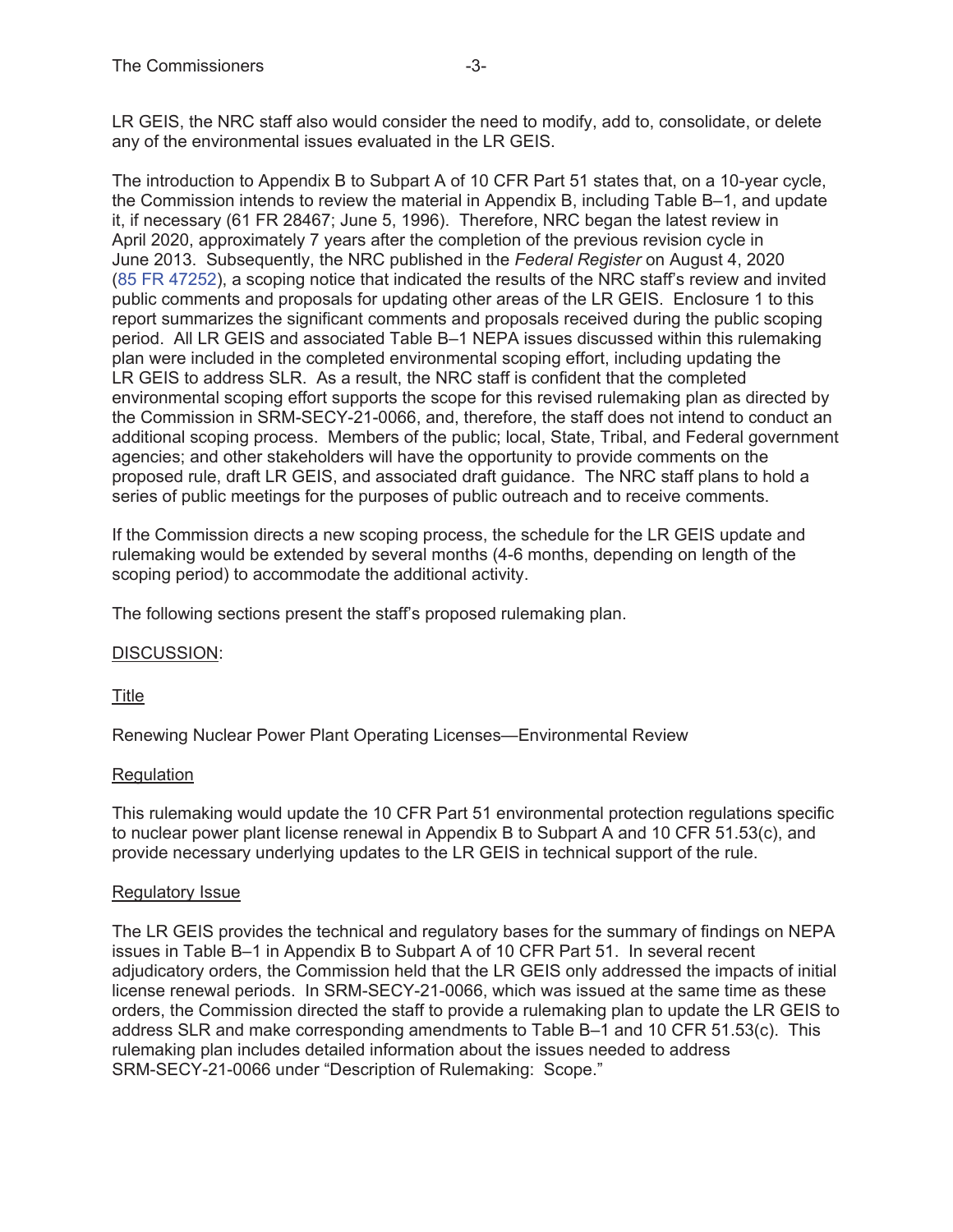# Existing Regulatory Framework

The existing regulatory framework consists of the following regulations and guidance:

Regulations

- Table B–1 in Appendix B to Subpart A of 10 CFR Part 51
- 10 CFR 51.53(c) (addressing environmental reports for license renewal)
- 10 CFR 51.71(d) (addressing site-specific draft supplemental environmental impact statements)
- 10 CFR 51.95(c) (addressing site-specific final supplemental environmental impact statements)

Technical and regulatory basis document

– NUREG-1437, Revision 1 (LR GEIS)

#### **Guidance**

- Regulatory Guide 4.2, Supplement 1, Revision 1, "Preparation of Environmental Reports for Nuclear Power Plant License Renewal Applications," issued June 2013
- NUREG-1555, Supplement 1, Revision 1, "Standard Review Plans for Environmental Reviews for Nuclear Power Plants, Supplement 1: Operating License Renewal," issued June 2013

## Explanation of Why Rulemaking Is the Regulatory Solution

In the Commission's Order, CLI-22-03, and recent decisions in Turkey Point, CLI-22-02, and Peach Bottom, CLI-22-04, the Commission determined that the LR GEIS and Table B–1 only covered initial license renewal. Additionally, the Commission found that 10 CFR 51.53(c)(3) only applies to applicants for initial license renewal. As a result, in SRM-SECY-21-0066, the Commission directed the staff to provide a rulemaking plan to update the GEIS, Table B–1, 10 CFR 51.53(c)(3), and associated guidance to thoroughly evaluate the environmental impacts of SLR.

The staff anticipates that the scope of these changes would reduce applicant burden in preparing environmental reports, improve the efficiency of staff environmental reviews, ensure that future environmental reviews meet the "hard look" standard under NEPA, and clearly address the environmental impacts of nuclear power plant subsequent license renewals.

The staff has identified three schedule options for implementing the Commission's direction in SRM-SECY-21-0066 to expedite this rulemaking. The scope of the rulemaking would be the same in all three options:

1) Alternative 1: this rulemaking would be conducted under a streamlined rulemaking schedule using select key staff to lead and oversee the effort. The rulemaking would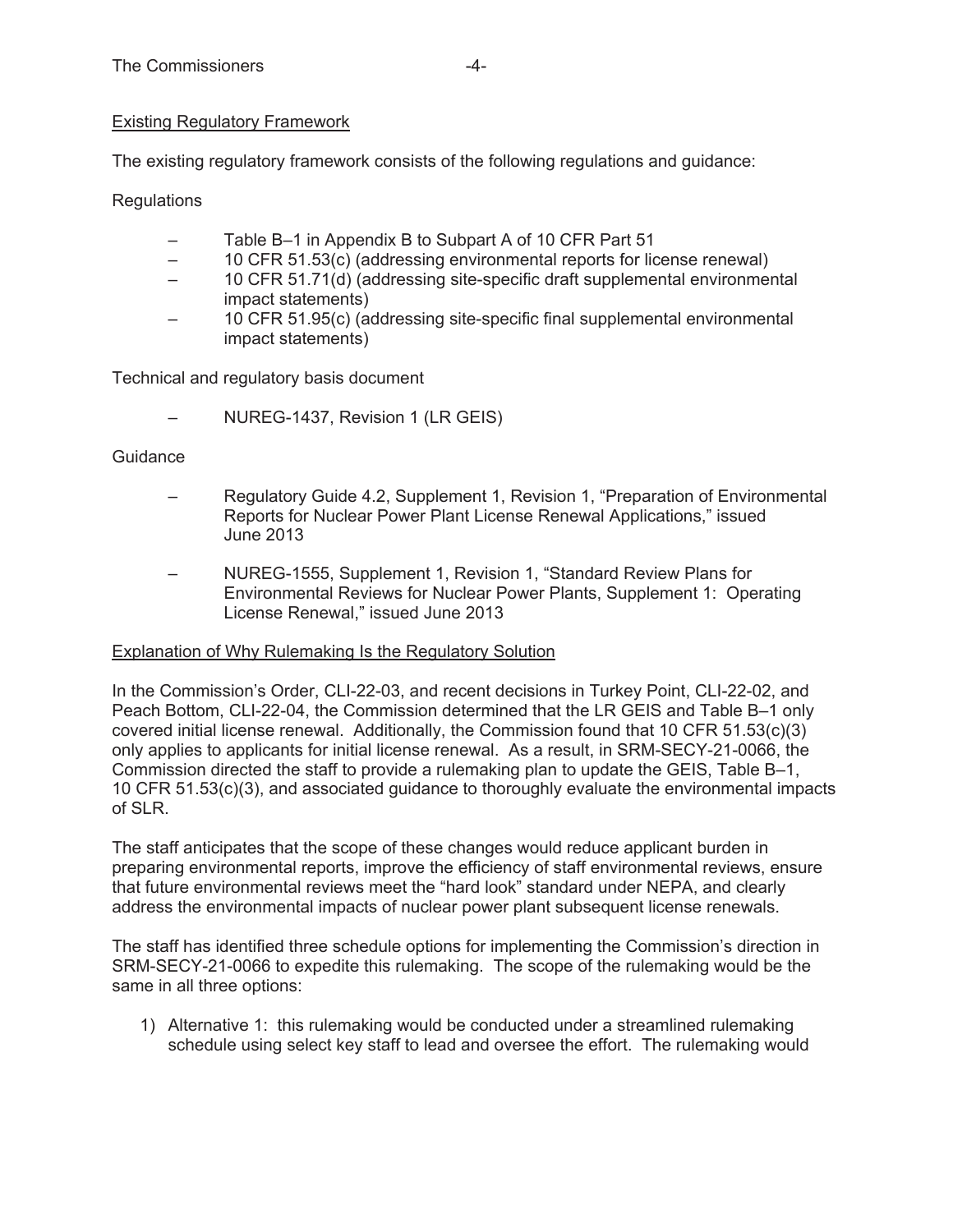address the elements described in "Description of Rulemaking: Scope" below, including removing the word "initial" from 10 CFR 51.53(c)(3) and revising the LR GEIS, Table B–1, and associated guidance to apply to subsequent license renewals. Under this schedule the rulemaking would be completed in 38 months (fiscal year (FY) 2025). The proposed schedule, while aggressive as compared to the NRC's standard rulemaking schedule, would minimize technical and procedural risks and disruptions to other NRC licensing, programmatic, and rulemaking activities as compared to Alternatives 2 and 3. Schedule execution is predicated on ensuring the availability of key staff in core functional areas. To support the schedule, the staff does not intend to extend the public comment period for the proposed rule and draft LR GEIS.

- 2) Alternative 2: this rulemaking would be conducted on an accelerated (approximately 6 months shorter) schedule and would accomplish all of the objectives specified for Alternative 1. Under this schedule the rulemaking would be completed in 32 months (first quarter of FY 2025). The shortened schedule would entail additional technical and procedural risks. However, these risks could be mitigated in part by allocating additional resources (e.g., use of a dedicated project team and increased contractor support). The assignment of dedicated staff could adversely impact other NRC licensing, programmatic, and rulemaking activities. To support the schedule, the staff does not intend to extend the public comment period for the proposed rule and draft LR GEIS.
- 3) Alternative 3: this rulemaking would be conducted on an even more compressed schedule than under Alternative 2. The faster schedule, as explained below, would add to potential technical and procedural risks. Additional dedicated staff and increased contractor support would be used to support this rulemaking alternative. Under this schedule the rulemaking would be completed in 24 months (FY 2024).

Alternative 1 would provide for an efficient and predictable use of staff resources, while minimizing most technical and procedural risks and disruptions to other NRC licensing, programmatic, and rulemaking activities. For example, following the proposed, expedited rulemaking schedule will facilitate the staff's efforts to successfully manage and thoroughly respond to the large volume of public comments expected on the proposed rule, revised LR GEIS, and associated guidance through the use of increased contractor support and use of dedicated, key staff in select disciplines. The proposed approach and schedule assumptions will better position the NRC staff to consider late comment submissions during the public comment period on the proposed rule and draft LR GEIS. This alternative will also afford more time dedicated to thorough stakeholder and government-to-government interaction.

Alternative 2, which accomplishes the same rulemaking objectives as Alternative 1, would be accomplished under the accelerated schedule timeline. To successfully implement Alternative 2, the staff proposes to use a dedicated team ("tiger team") of NEPA environmental technical and project management, rulemaking, cost analysis, and other critical staff (e.g., Senior Executive Service and Office of General Counsel representatives). Key staff would also have defined backups. Despite the use of a dedicated team, the accelerated schedule does carry with it increased risk. The accelerated schedule decreases the amount of time that the staff has to complete the technical analysis and integrate the rule, LR GEIS, and associated guidance documents. Additionally, the assignment of a larger number of dedicated staff within a defined project team for the duration of the rulemaking effort would carry an increased risk of delaying other ongoing or proposed NRC licensing, programmatic, and rulemaking activities (e.g., environmental reviews for initial license renewal, Decommissioning GEIS update as directed by the Commission, among others). Implementation of this alternative would require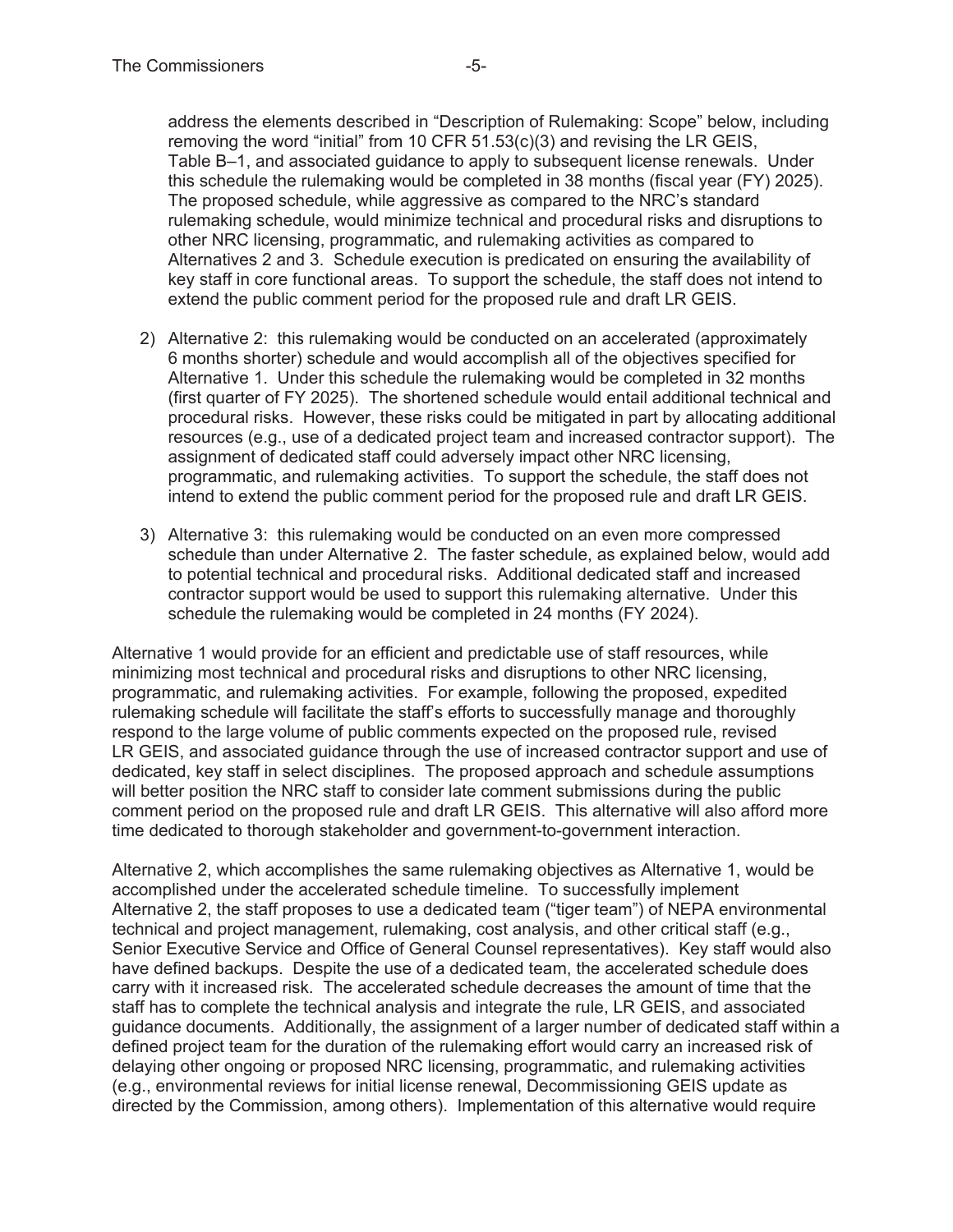increased reliance on contractor support to meet the accelerated schedule milestones, as detailed in Enclosure 2.

Alternative 3, which accomplishes the same rulemaking objectives as Alternatives 1 and 2, would be conducted under an even more compressed schedule timeline (2 years). The compressed schedule carries greater risk because it provides less margin and capacity to address emergent issues and stakeholder requests, and reduces the time available for technical analysis and integration of the components of the rulemaking package. This alternative would also rely on the use of a dedicated team as described in Alternative 2. To minimize the increased risks from the shorter schedule, additional NRC staff and increased contractor resources would be assigned under this alternative as identified in Enclosure 2. Additionally, the assignment of a larger number of dedicated staff within a defined project team for the duration of the rulemaking effort would carry an increased risk of delaying other ongoing or proposed NRC licensing, programmatic, and rulemaking activities (e.g., environmental reviews for initial license renewal, Decommissioning GEIS update as directed by the Commission, among others). Further, this alternative assumes a 1-month Commission's review for each of the proposed rule and final rule and a slightly shorter public comment period (60 days vs 75 days).

To expeditiously restore clarity and reliability to the regulatory framework for license renewal, the staff recommends Alternative 3. The staff would keep the Commission informed of any adverse impacts on other budgeted projects throughout this effort.

## Description of Rulemaking: Scope

NEPA requires that "agencies take a 'hard look' at environmental consequences [and] provide for broad dissemination of relevant environmental information." *Robertson v. Methow Valley Citizens Council*, 490 U.S. 332, 350 (1989) (citations omitted). As part of that hard look review, agencies must employ "accurate information and defensible reasoning." *Great Basin Resource Watch v. BLM*, 844 F.3d 1095, 1101 (9th Cir. 2016). The Council on Environmental Quality (CEQ) has promulgated regulations that expound on these concepts. Specifically, as stated in 40 CFR 1502.23, "Methodology and scientific accuracy," "Agencies shall ensure the professional integrity, including scientific integrity, of the discussions and analyses in environmental documents." While the NRC has not adopted all CEQ regulations, the Commission has frequently emphasized that these regulations are entitled to persuasive authority.2

SRM-SECY-21-0066 specifies that the LR GEIS should be updated to clearly include, but not be limited to, a thorough evaluation of the environmental impacts of renewing the operating license of a nuclear power plant for one term of SLR. This rulemaking plan proposes to undertake these updates. In preparing an adequate NEPA document that reflects the "hard look" that is required, the NRC must consider changes to applicable laws and regulations, new data in its possession, or experience in conducting similar environmental reviews (e.g., information obtained from subsequent license renewal reviews performed to date). During its review to prepare for the 10-year update, the NRC staff identified several issues, apart from SLR, that also warranted updating. Upon additional consideration, the NRC staff concludes that a number

<sup>2</sup> *Pacific Gas & Elec Co*. (Diablo Canyon Nuclear Power Plant, Units 1 and 2), CLI-11-11, 74 NRC 427, 444 (2011) (noting that under its "longstanding policy" the Commission looks "to CEQ regulations for guidance").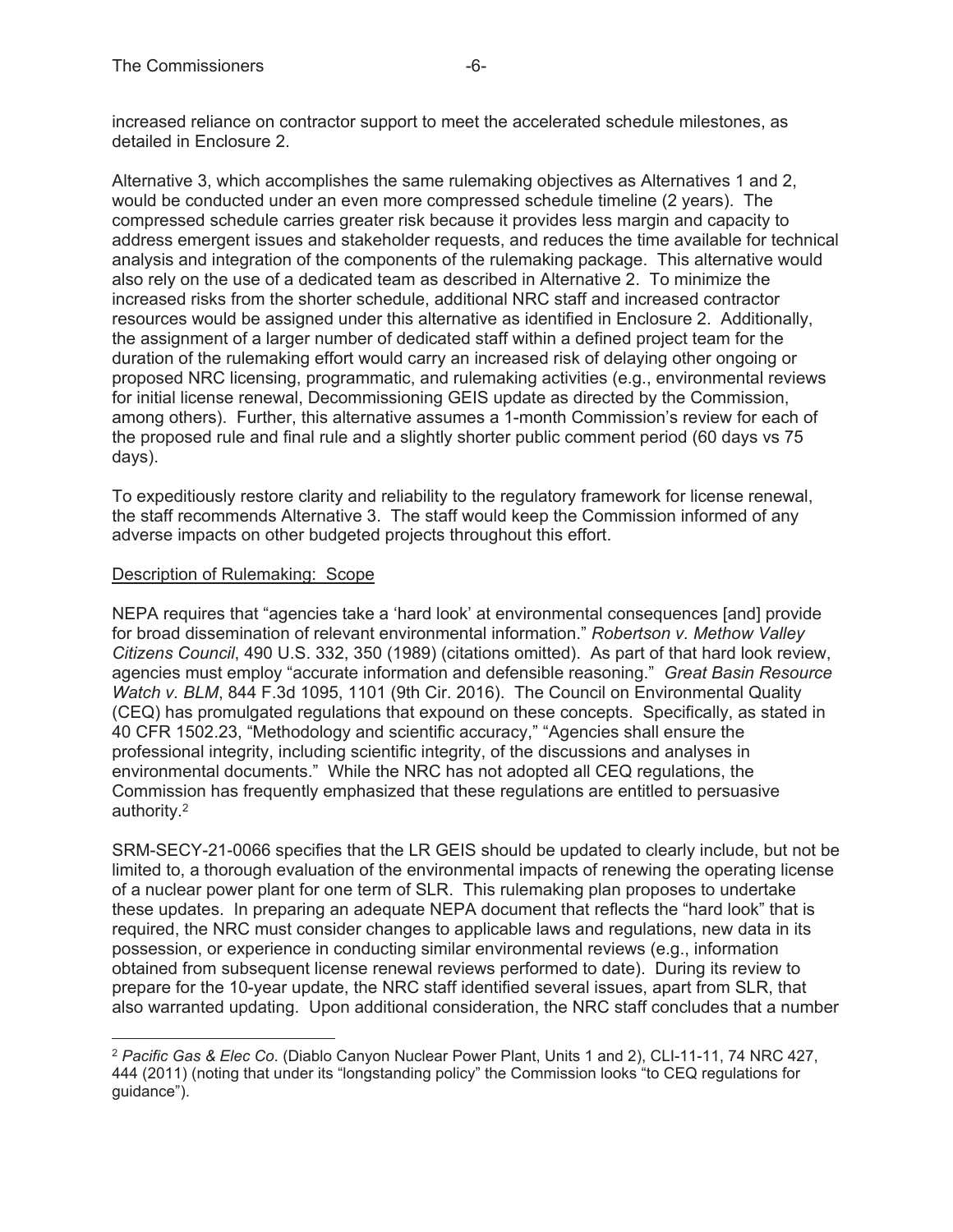of these issues should be addressed in the update to the LR GEIS to ensure that the LR GEIS takes the requisite "hard look" at the environmental impacts of SLR (and continues to also provide an acceptable NEPA analysis of the environmental impacts of an initial license renewal). The next section provides additional detail on these issues. The staff intends to provide recommendations on the remaining issues, not needed to meet the "hard look" standard, in the second rulemaking plan required by SRM-SECY-21-0066.

# *Subsequent License Renewal Issue*

*Subsequent license renewals*—The staff proposes to re-evaluate the generic effects of license renewal, so the LR GEIS and the NEPA findings in Table B–1 will be applicable to both initial and SLR. This analysis will also support removing the word "initial" from 10 CFR 51.53(c).

*Other Issues Required to be Addressed to Determine the Effects of Subsequent License Renewal*—Environmental laws, regulations, and requirements can change over time, affecting the findings on NEPA issues summarized in Table B–1. In preparing an adequate NEPA document, the LR GEIS must address recent changes to environmental laws (e.g., the Endangered Species Act), executive orders, and regulations (e.g., CEQ NEPA regulations). Accounting for these changes would ensure that future environmental reviews meet the "hard look" standard under NEPA and accurately address the environmental impacts of nuclear power plant subsequent license renewals.

Additionally, consideration of the following issues would further the staff's "hard look" at relevant NEPA information for both SLR and initial license renewal terms.

- The staff proposes to evaluate greenhouse gas emissions as a new NEPA issue, and update other NEPA issues as needed, in the LR GEIS to address revised CEQ guidance and add this issue to the summary of NEPA findings in Table B–1.
- Incorporate lessons learned and knowledge gained related to environmental issues from ongoing subsequent license renewal reviews (i.e., groundwater quality degradation and threatened, endangered, and protected species of essential fish habitat).
- Update the LR GEIS to reflect the updated U.S. Department of Energy (DOE) Standard DOE 1153-2019, "Graded Approach to Evaluating Radiation Doses to Aquatic and Terrestrial Biota," dated February 12, 2019.
- Update the LR GEIS and guidance documents to incorporate guidance related to new and significant information about severe accident mitigation alternatives, Nuclear Energy Institute (NEI) NEI 17-04, and the Final Rule for Mitigating Severe Events at U.S. Reactors.
- Update the LR GEIS and guidance documents to reflect the National Research Council Committee's revised Biological Effects of Ionizing Radiation VII report, "Health Risks from Exposure to Low Levels of Ionizing Radiation."
- Consider updating the LR GEIS and the rule to clarify that the generic findings in the LR GEIS and rule are applicable to the 20-year license renewal increment plus the number of years remaining on the current license, up to a maximum of 40 years.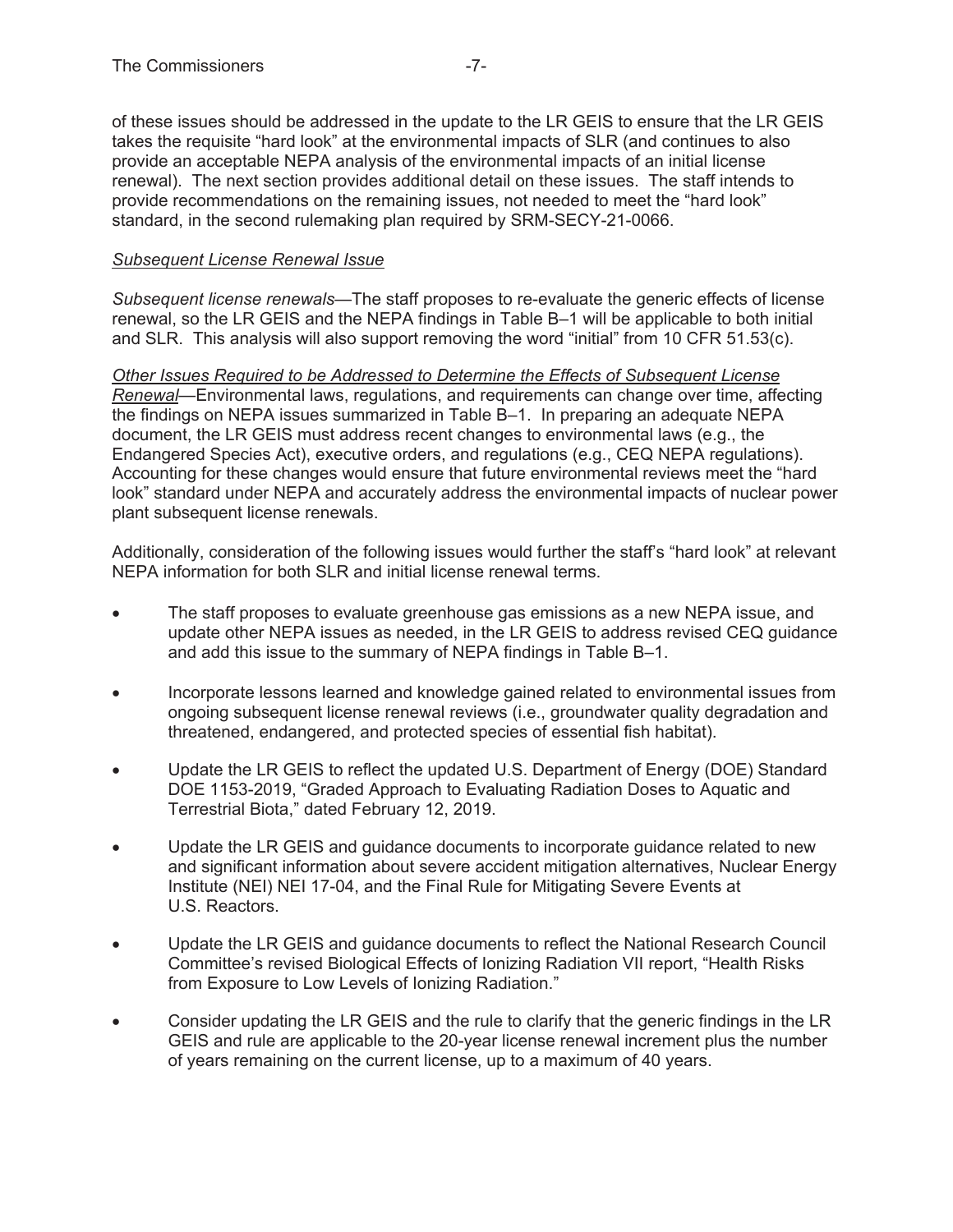## Description of Rulemaking: Preliminary Backfitting and Issue Finality Analysis

This rulemaking does not constitute "backfitting," as defined in 10 CFR 50.109(a)(1) of the Backfit Rule. This rulemaking does not meet the definition of a backfit, because it does not propose a "modification of or addition to systems, structures, components, or design of a facility; or the design approval or manufacturing license for a facility; or the procedures or organization required to design, construct or operate a facility." Similarly, this rulemaking does not constitute an action inconsistent with any of the issue finality provisions in 10 CFR Part 52, "Licenses, Certifications, and Approvals for Nuclear Power Plants." Additionally, this rulemaking would not constitute forward-fitting as that term is defined in Management Directive 8.4, "Management of Backfitting, Forward Fitting, Issue Finality, and Information Requests."

## Description of Rulemaking: Estimated Schedule

The following is the estimated schedule for Alternative 1:

- Deliver proposed rule to the Commission—12 months after receipt of the Commission's SRM.
- Deliver final rule to the Commission—12 months after the close of a 75-day public comment period for the proposed rule.

The following is the estimated schedule for Alternative 2:

- Deliver proposed rule to the Commission—9 months after receipt of the Commission's **SRM**
- Deliver final rule to the Commission—9 months after the close of a 75-day public comment period for the proposed rule.

The following is the estimated schedule for Alternative 3:

- Deliver proposed rule to the Commission—8 months after receipt of the Commission's SRM.
- Deliver final rule to the Commission—7 months after the close of the 60-day public comment period for the proposed rule.

Resources and milestone schedules for each alternative are included in Enclosure 2. The staff plans to conduct public meetings for the proposed rulemaking, draft LR GEIS, and associated guidance and is exploring appropriate outreach approaches to solicit diverse feedback (e.g., State and Tribal communication letters).

## Description of Rulemaking: Preliminary Recommendation on Priority

Based on the Common Prioritization of Rulemaking methodology (ADAMS Accession No. ML18263A070), this rulemaking activity is ranked high. This activity is a high-priority rulemaking because it would significantly contribute to multiple safety strategies and would significantly improve the efficiency and efficacy of the NRC's license renewal environmental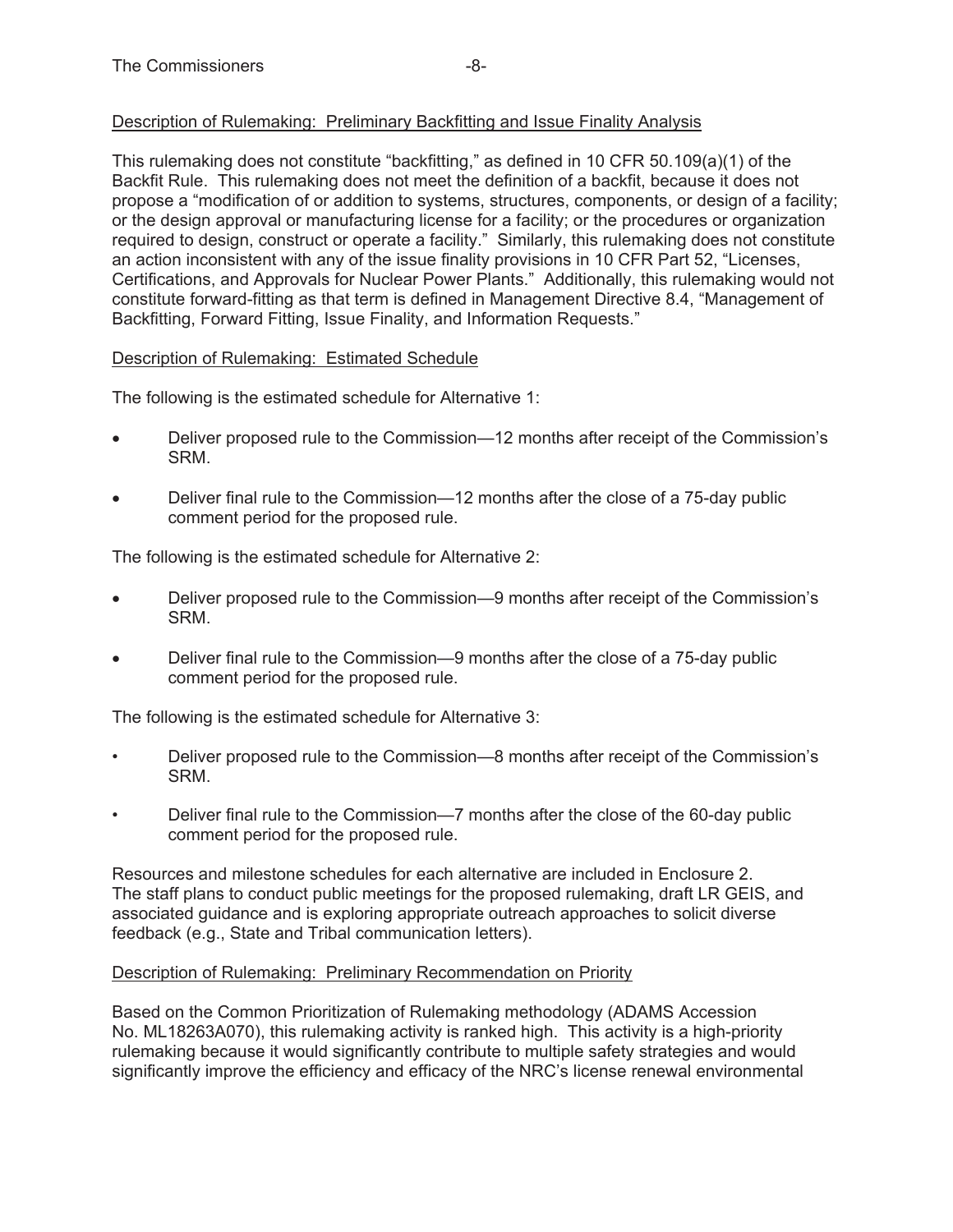reviews (i.e., initial and subsequent) and would respond to expressed direction from the Commission.

#### Description of Rulemaking: Estimate of Resources

Enclosure 2 of this report presents an estimate of the resources needed to complete this rulemaking. The proposed rulemaking alternatives would result in cost savings resulting from increased efficiency of subsequent license renewal environmental reviews by updating the LR GEIS, regulations, and associated guidance.

#### Cumulative Effects of Regulation

This rulemaking would have a net positive impact on the cumulative effects of regulation because it would reduce the regulatory burden for both the NRC and license renewal applicants (including subsequent license renewal applicants). The staff would conduct public meetings on the draft LR GEIS, proposed rule, and associated guidance documents; provide sufficient time for public comment; and conduct additional public outreach, as needed.

Additionally, the staff recognizes that other NRC rulemaking projects affect 10 CFR Part 51. The staff would coordinate with these other 10 CFR Part 51 rulemaking activities to limit overlapping attributes and requirements to minimize the cumulative effects of regulation on applicants and licensees.

#### Agreement State Considerations

This rulemaking would not affect Agreement States. The proposed rule changes are limited to 10 CFR Part 51 environmental protection regulations specific to nuclear power plant license renewals.

## Guidance

In conjunction with this rulemaking, the staff would update and revise Regulatory Guide 4.2, Supplement 1, Revision 1, and NUREG-1555, Supplement 1, Revision 1, to incorporate any changes resulting from the LR GEIS and rule update.

#### Advisory Committee on Reactor Safeguards Review

This rulemaking would be limited to the environmental protection regulations in 10 CFR Part 51 specific to nuclear power plant license renewal, would not involve safety regulations, and, therefore, would not require Advisory Committee on Reactor Safeguards review.

#### Committee to Review Generic Requirements Review

This rulemaking would be limited to the environmental protection regulations in 10 CFR Part 51 specific to nuclear power plant license renewal. The staff has determined that backfit regulations and issue finality provisions do not apply to this rulemaking, as explained in "Description of Rulemaking: Preliminary Backfitting and Issue Finality Analysis" above, and, therefore, would not require review by the Committee to Review Generic Requirements.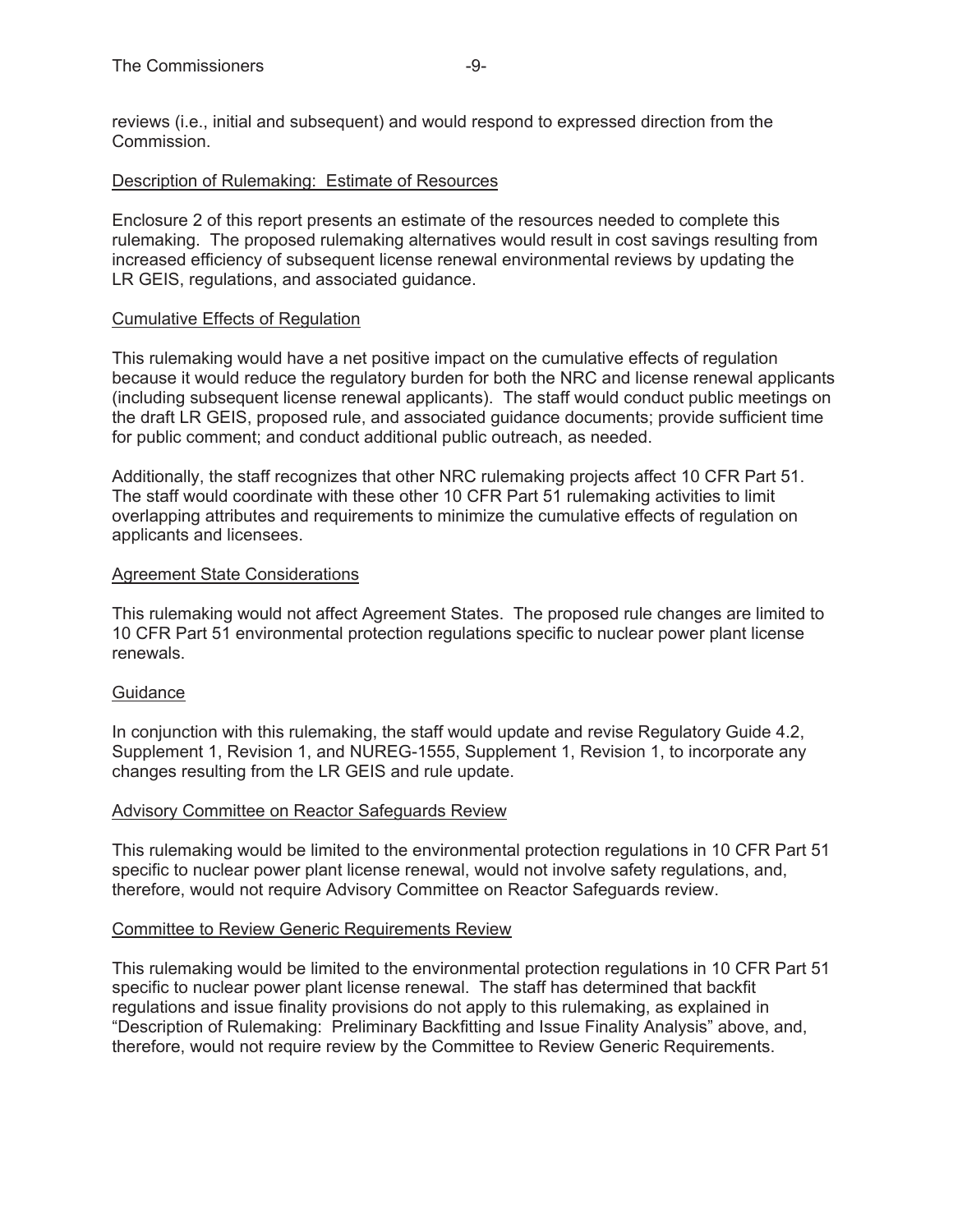# Analysis of Legal Matters

The Office of the General Counsel has reviewed this rulemaking plan and has not identified any issues necessitating a separate legal analysis at this time.

## COMMITMENT:

If the Commission approves this rulemaking plan, the staff will proceed to update the LR GEIS and draft a proposed rule for Commission review and approval.

#### RECOMMENDATION:

The staff recommends that the Commission approve Alternative 3, to proceed with a rulemaking to update the LR GEIS and amend Table B–1 in Appendix B to Subpart A of 10 CFR Part 51; remove the word "initial" from 10 CFR 51.53(c)(3); conduct a thorough analysis of the environmental impacts of subsequent license renewal to expand the applicability of the LR GEIS; consider changes to applicable laws and regulations, new data, and experience in conducting similar environmental reviews; and update associated guidance for consistency.

#### RESOURCES:

Enclosure 2 includes an estimate of the resources needed to complete this rulemaking.

#### COORDINATION:

The Office of the General Counsel has no legal objection to this action. The Office of the Chief Financial Officer has reviewed this paper and has no concerns with the estimated resources in Enclosure 2.

Signed by Dorman, Dan on 03/25/22

Daniel H. Dorman Executive Director

for Operations

Enclosures:

- 1. Significant Issues Raised During Public Scoping Period for the Review and Potential Update of the "Generic Environmental Impact Statement for License Renewal of Nuclear Plants" (NUREG-1437)
- 2. Estimated Resources for Renewing Nuclear Power Plant Operating Licenses—Environmental Review Rulemaking